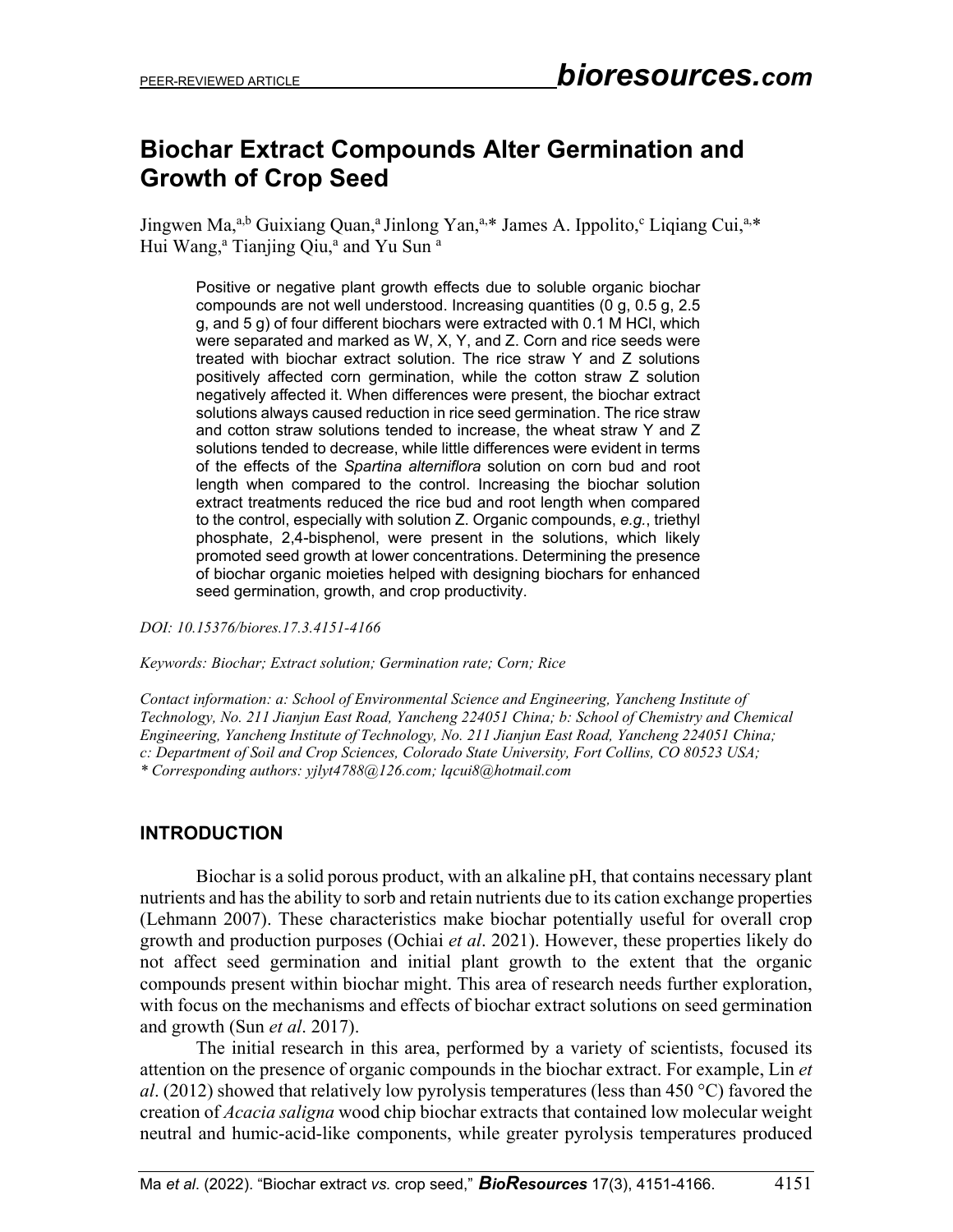lower quantities of soluble organic compounds. Graber *et al*. (2010) studied compounds present in low temperature biochars (less than 500 °C) and observed the presence of low molecular weight organic acids, phenols, aromatic hydrocarbons, and alkanes. A subsequent study by Graber *et al*. (2014) found that biochar water-soluble organic carbon components contained a variety of small molecular organic acids and humic acid-like macromolecular organic compounds. Similarly, Quan *et al*. (2020) showed that fulvic and humic acid-like substances were released as the primary water-soluble products from biochar over time.

More specific research focused on biochar use and its soluble components, in terms of improving seed germination and root elongation, has been performed. Ahmad *et al*. (2012) showed that oak wood biochar, applied at  $5\%$  (w/w) in a Pb-contaminated soil, helped to improve lettuce seed germination and root length by 360% and 189%, respectively, as compared to the control; concomitantly, the biochar addition contributed to biologically active soil carbon. Lou *et al*. (2016) suggested that aqueous biochar extracts can contain organic moieties that increase crop yield and quality. The authors studied extracts from wheat straw and maize stalk biochars and observed the presence of aliphatic compounds, ketones, quinones, and aromatic humic substances; humic substances have been linked to promoting root growth (Eyheraguibel *et al*. 2008). Yang *et al*. (2020) quantified organic moieties released from biochar dissolved organic carbon phases and observed aliphatic, fulvic, and humic acid-like compounds; these compounds have been shown to stimulate seed germination (Zhang *et al*. 2020). Phoungthong *et al*. (2018) suggested that biochar leachate composition, and its effect on wheat seed germination, was dependent on the pyrolysis temperature; root growth appeared stimulated with extracts from biochars produced between a temperature in the range of 400 to 500 °C, yet root growth was reduced when the pyrolysis temperatures were increased to a range of 500 to 900 °C. However, the exact opposite effect on seedling growth and the pyrolysis temperature was observed by Kong *et al*. (2021). Fregolente *et al*. (2021) created hydrochar extracts *via* a phosphoric acid treatment and observed elevated bioavailable lignin-derived compounds. These compounds appeared to enhance corn seedling growth. However, others studying corn growth have found no significant seed germination and root elongation responses due to the presence of several different biochars or their organic compounds (Free *et al*. 2010).

Even given the above literature, biochar characteristics greatly vary as related to feedstock and pyrolysis temperature, and thus the mechanisms of biochar extract solutions on plant growth continue to remain unclear (Ippolito *et al*. 2020). In order to close the knowledge gap on this subject, biochars were prepared at the same temperature using four different feedstocks. Biochar solutions, using increasing biochar quantities extracted with 0.1 M HCl, were utilized to determine corn and rice germination, bud and root elongation, and seedling physiological indices. The novelty of this research lies in the comparison between seeds that have a true seed coat, *i.e.*, corn, or a fused seed coat, *i.e.*, rice, in the presence of the compounds found in the biochar extracts.

#### **EXPERIMENTAL**

#### **Biochar Production and Extract Solution Preparation**

Biochars were produced from rice straw (RSB), wheat straw (WSB), cotton straw (CSB), and *Spartina alterniflora* (SSB). All the feedstocks were air-dried and crushed with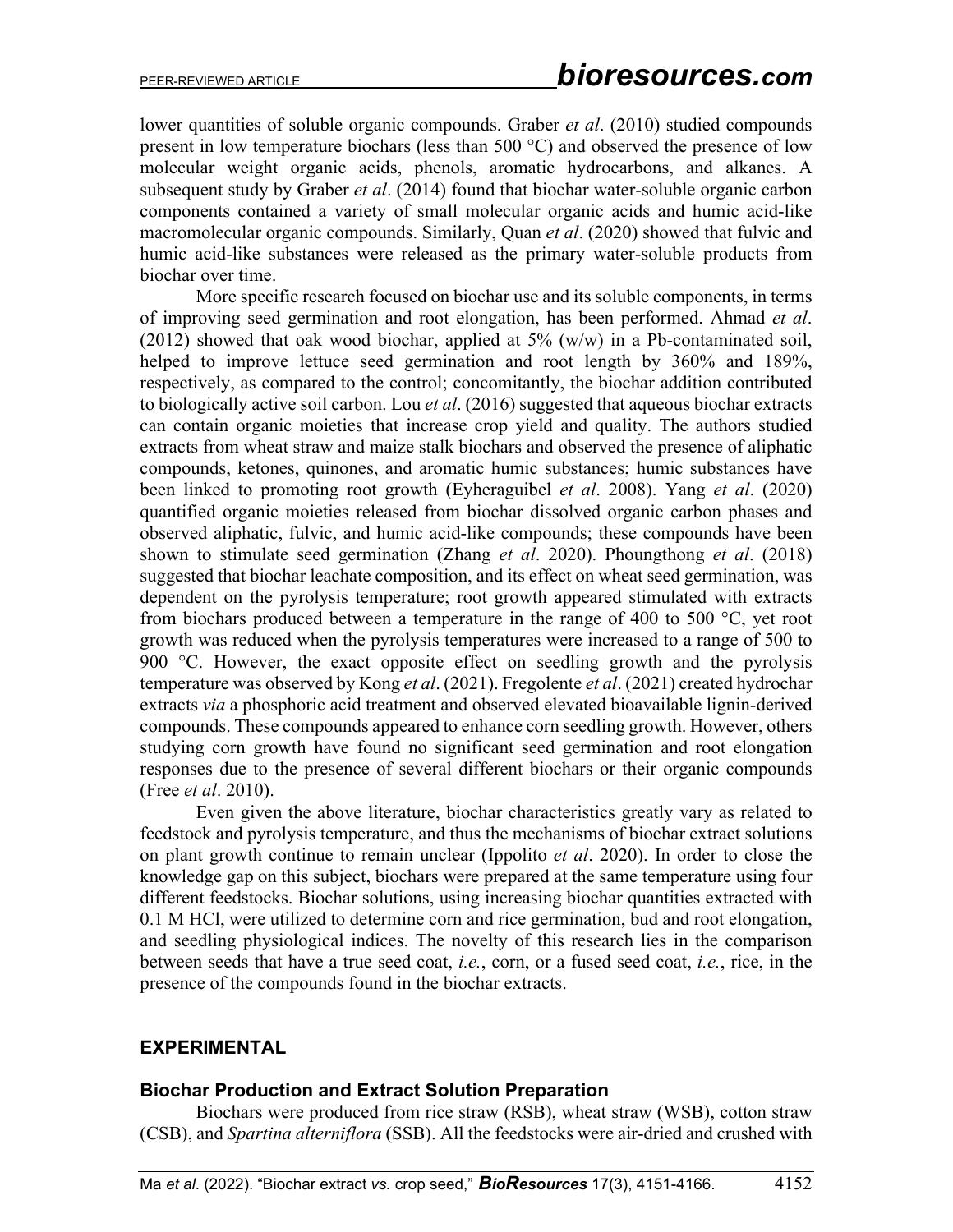a pulverizer (FW80, Taisite Instrument Company, Tianjin, China). Then the powder was passed through a 2 mm sieve and pyrolyzed at a temperature of 450  $^{\circ}$ C with 10  $^{\circ}$ C min<sup>-1</sup> under a continuous flow of  $N_2$  gas for 4 h. The ash content of the RSB, WSB, CSB, and SSB were determined as 35, 22, 11, and 18%, respectively.

After biochar creation, the biochar extract solutions were prepared by placing either  $0$  (W), 0.5 (X), 2.5 (Y), or 5 g (Z) of each biochar and 75 mL of a 0.1 M HCl solution in 125 mL plastic bottles, then shaking at 180 rpm at room temperature (25 °C) for 24 h. The supernatant was separated from the biochars *via* centrifugation at 10,000 rpm, then filtered twice through a glass fiber filter (Hill *et al*. 2019). The extract was used immediately for the seed germination and vigor test (as outlined below), with the remaining extract stored at a temperature of 4 °C for additional characterization and organic moiety analyses within one week. The extracted biochar was stored for subsequent organic functional group determination.

#### **Seed Germination Rate, Bud, and Root Length Determination**

The seed germination, bud, and root growth were determined using 50 seeds as a single replicate, with three replicates used for each biochar extract solution. The rice and corn seeds were randomly placed in petri dishes, and then 10 mL of the biochar extract solutions, adjusted to a pH of 6.5 using 0.1 M NaOH, was added. The seeds were incubated in a constant temperature incubator for 96 h at a temperature of 25 °C. After incubation, the number of germinated seeds was recorded, and all seedlings were measured with a vernier caliper to determine both the bud and root length.

#### **Characterization of the Biochar Extract Solutions**

The properties of the biochar extract solution were determined by the following methods recommended by the International Biochar Initiative, using three replicates of each biochar (Table 1) (IBI 2012). The solution was filtered through a glass fiber filter, and then the pH was measured using a glass electrode (pHS-3C, LEICI, Shanghai, China). Magnesium and calcium concentrations were determined by flame atomic adsorption spectrophotometry (FAAS) (TAS-990F, Beijing Purkinje General Instrument Co., Ltd., Beijing, China) (Ndour *et al*. 2008). The total nitrogen was determined *via* the alkaline potassium persulfate digestion UV spectrophotometric method. The total phosphorus was determined *via* the ammonium molybdate method followed by UV spectrophotometry analysis (TU-1901, Beijing Purkinje General Instrument Co., Ltd. China) (Liu *et al*. 2019).

The extract solutions were pretreated, and the organic phases present were determined as follows: 2 g of NaCl was added to 50 mL of the biochar extract solution and completely dissolved in a separatory funnel. Then, 4 mL of n-hexane was added, and the funnel was shaken *via* hand for 5 min followed by standing for 10 min. Then, the organic compounds in the aqueous phase was released from the bottom of the separatory funnel into a beaker. The organic compounds in the aqueous phase was extracted again following the same procedure. Afterwards, the organic phase was passed through a funnel containing anhydrous sodium sulfate to remove the water. The organic phase was subsequently transferred to a rotary evaporator (RE-52A, Shanghai Yarong Biochemical Instrument Factory, Shanghai, China) with  $N_2$  gas blown across the liquid phase until 1 mL remained, and then the organic phases present in the solution were quantified *via* a Thermo Trace DSQ II gas chromatography-mass spectrometer (GC-MS) (TRACE 1310- ISQ, Thermo Fisher Scientific, Waltham, MA) equipped with a TG-5MS capillary column (30 m, 0.25 mm i.d.,  $0.25 \mu m$  film thickness). The column temperature was initially 80 °C for 1 min,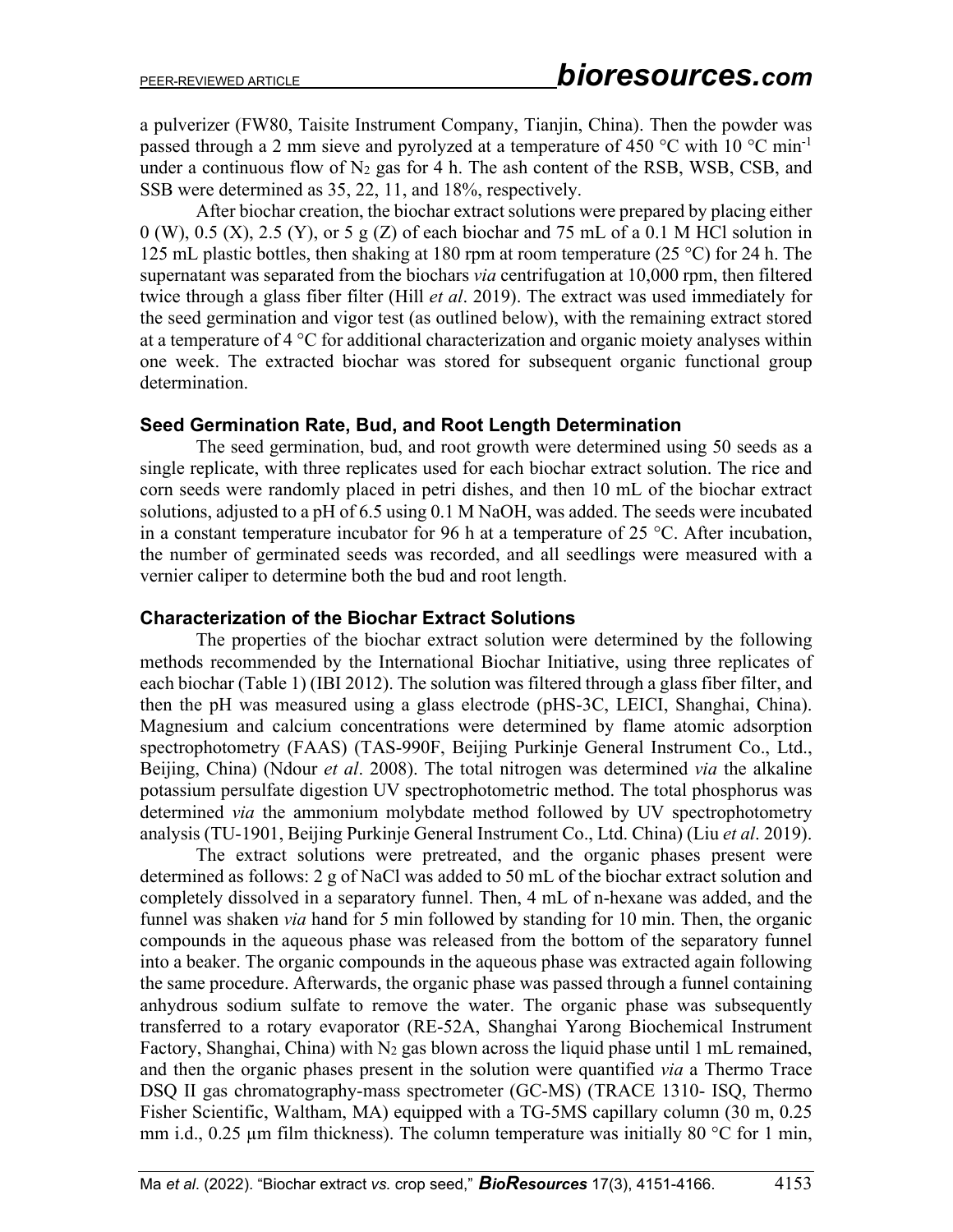and then it increased to 350 °C at a rate of 10 °C/min. The carrier gas was helium at a flow rate of 1 mL/min, and the injection volume was  $1 \mu L$ ; the injector was operated in the split mode after sample injection (Cui *et al*. 2017a).

A portion of the biochar extract solution was placed in a 10 mm quartz cuvette. Then, the biochar extract solution organic moiety chemical characteristics were detected *via* three-dimensional excitation-emission matrix spectrophotometry (3DEEM) (Aqualog, HORIBA Scientific, Kyoto, Japan) with an excitation spectral range (*λ*Ex) of 240 to 340 nm and emission spectral range of 213 to 450 nm; the width of the excitation and emission slits were both 5 nm, and the exposure time was 0.5 s.

#### **Seedling Malondialdehyde (MDA) Content**

Malondialdehyde (MDA) is the final decomposition product of the membrane lipid peroxidation (Morales and Munné-Bosch 2019). Malondialdehyde can loosen the bridge bonds between cellulose molecules, can inhibit protein synthesis, and thus can be used as a marker for oxidation stress. The seedling MDA content was determined according to the thiobarbituric acid (TBA) developing method (Shang *et al*. 2019). After the germination and bud length characteristics were determined, 1.0 g of fresh bud was placed in a mortar, 2 mL of 10% trichloroacetic acid and approximately 0.1 g of quartz sand was added, and the bud was ground with a pestle. Next, 8 mL of 10% trichloroacetic acid was added, followed again by grinding. The homogenate was placed into a 50 mL centrifuge tube and then centrifuged at 6000 rpm for 10 min. Next, 2 mL of the supernatant and 2 mL of a 0.6% thiobarbituric acid solution were added to another centrifuge tube, boiled for 15 min in a water bath, cooled, and centrifuged again. The MDA in the supernatant was quantified with a UV spectrophotometer (TU-1901, Beijing Purkinje General Instrument Co., Ltd. China) at 450, 532, and 600 nm.

#### **Extracted Biochar Functional Groups Determination**

The biochar functional groups, before and after extraction, were determined utilizing pulverized biochar and KBr powder to create pellets. The pellets were then analyzed for the presence of functional groups *via* ATR-FTIR (NEXUS-670, NICOLET, Thermo Nicolet Corporation, Waltham, MA) from  $4000 \text{ cm}^{-1}$  to  $400 \text{ cm}^{-1}$  with a resolution of  $1.0 \text{ cm}^{-1}$ .

## **Statistical Analysis**

The data were expressed as the means  $\pm$  standard error of the mean. Significant differences between the treatments were determined using analyses of variance (ANOVA) at a p-value less than 0.05, and when present, the differences between the means were determined using a Tukey post-hoc test. All statistical analyses were carried out using SPSS, version 22.0 (SPSS Institute, USA) and Origin 9.0 (Origin Lab, USA).

## **RESULTS AND DISCUSSION**

## **Characterization of the Biochar Extract Solutions**

The basic properties of the biochar extract solution, averaged across the three extracts replicates for a given biochar type, are shown in Table 1. After extraction with 0.1 M HCl ( $pH = 1.08$ ), the biochar solution  $pH$  values ranged from 1.55 to 3.74. All the biochar extract pH values were greater than the initial extract solution pH, likely due to the alkaline materials created during pyrolysis. In a biochar meta-analyses review, Ippolito *et*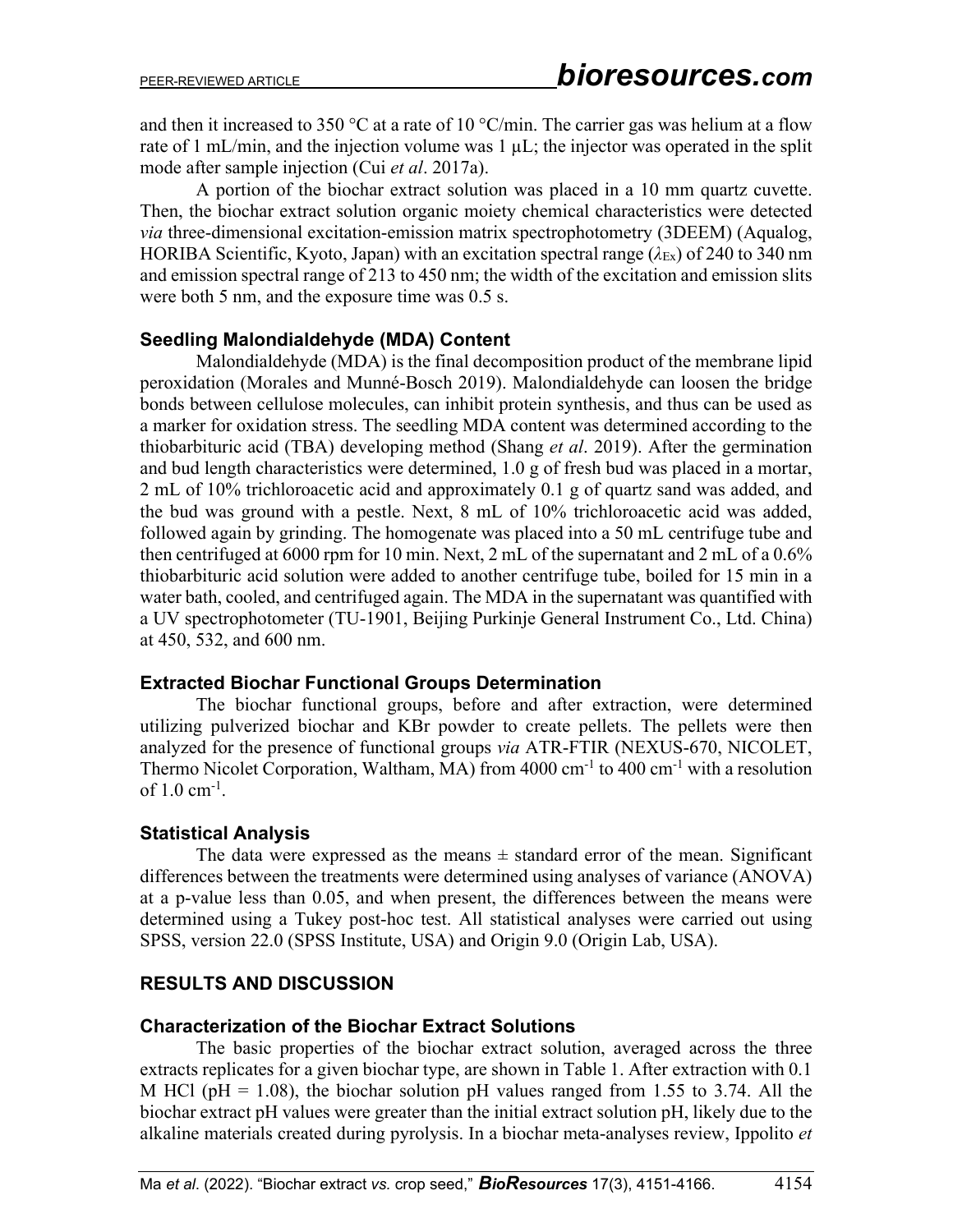*al.* (2020) showed that as the pyrolysis temperature increased, the biochar pH increased. The authors also showed that biochar pH was greater than or equal to 8.5 when the pyrolysis temperature was greater than 400  $\degree$ C; in the current study, the pyrolysis temperature was 450 °C. Increasing the pyrolysis temperature increases the ash content and concomitantly the biochar pH, as Ca and Mg carbonate and hydroxide phases are present within the ash (Yuan *et al.* 2011; Ippolito *et al.* 2020). This information also helps explain the relatively elevated Ca and Mg concentrations within the biochar extracts. The total organic C, N, and P contents in all the extracts were in-line with the values published by Ippolito *et al.* (2020).

|                                                                                                | рH               | TOC.              | TN              | ТP              | Ca               | Mg              |  |
|------------------------------------------------------------------------------------------------|------------------|-------------------|-----------------|-----------------|------------------|-----------------|--|
| RSB <sup>*</sup>                                                                               | $3.18 \pm 0.05$  | $35.82 \pm 0.08$  | $1.95 \pm 0.04$ | $5.65 \pm 0.02$ | $81.54 \pm 0.00$ | $3.18 \pm 0.00$ |  |
| <b>WSB</b>                                                                                     | $3.74 \pm 0.09$  | $47.76 \pm 0.00$  | $1.76 \pm 0.00$ | $6.5 \pm 0.01$  | $79.41 \pm 0.00$ | $3.33 \pm 0.00$ |  |
| CSB                                                                                            | $3.45 \pm 0.01$  | $59.7 \pm 0.08$   | $1.84 \pm 0.03$ | $8.86 \pm 0.03$ | $86.87 \pm 0.00$ | $3.20 \pm 0.00$ |  |
| <b>SSB</b>                                                                                     | $1.55 \pm 0.01$  | $23.88 \pm 0.08$  | $2.12 \pm 0.03$ | $9.28 \pm 0.00$ | $75.08 \pm 0.00$ | $3.30 \pm 0.01$ |  |
|                                                                                                |                  |                   |                 |                 |                  |                 |  |
|                                                                                                | Κ                | S                 |                 |                 |                  |                 |  |
| RSB <sup>*</sup>                                                                               | $18.24 + 0.45$   | $7.90 \pm 0.01$   |                 |                 |                  |                 |  |
| <b>WSB</b>                                                                                     | $23.21 \pm 0.56$ | 28.49±0.12        |                 |                 |                  |                 |  |
| <b>CSB</b>                                                                                     | $19.21 \pm 0.67$ | $24.70 \pm 0.23$  |                 |                 |                  |                 |  |
| <b>SSB</b>                                                                                     | 20.76±0.34       | $118.90 \pm 2.15$ |                 |                 |                  |                 |  |
| * RSB = rice straw biochar; WSB = wheat straw biochar; CSB = cotton straw biochar; SSB =       |                  |                   |                 |                 |                  |                 |  |
| Spartina alterniflora biochar; TOC = total organic carbon; TN = total nitrogen; and TP = total |                  |                   |                 |                 |                  |                 |  |
| phosphorus                                                                                     |                  |                   |                 |                 |                  |                 |  |

**Table 1.** Basic Properties of Biochar Extract Solutions (mg∙L-1)

#### **The Effect of the Different Biochar Extract Solutions on the Corn and Rice Seed Germination, Bud, and Root Length**

Various biochars and increasing biochar quantities in the extract solutions, and the subsequent effects of the extract solution on corn and rice germination rate (Table 2), bud, and root length, are shown in Fig. 1. The RSB biochar extract solutions Y and Z increased corn germination compared to the control, while CSB extract Z decreased the corn germination relative to the other solutions; all the WSB and SSB extract solutions had no effect on corn germination (Table 2). Results similar to those by RSB solutions Y and Z were found by Hille and Ouden (2005), who applied a phytotoxin with either granulated or powdered pine biochars to seedlings. The authors noted a positive germination response when the biochar was introduced to the solutions containing a relatively greater toxin concentrations compared to lower concentrations. Results similar to the WSB and SSB treatments were also found by Free *et al.* (2010), who used sludge-, corn stover-, and woodbiochar (at 550 °C) as well as by Kamara *et al.* (2014) who used corn stalk biochar, with all biochars applied to corn seeds; both sets of researchers observed no effect on corn germination. The RSB and CSB extract solution Y increased the corn bud length compared to the control, while WSB extract solution Z decreased the bud length over compared to the control; all other extract solutions, when compared to the control, affected the bud length similarly (Fig. 1a). The RSB extract solution X and Y, the CSB extract solutions Y and Z, and the SSB extract solution X increased the root length compared to the control (Fig. 1b). However, the WSB extract solutions Y and Z both decreased the root length compared to the control.

When the biochar extract effects were evident for rice germination, they were always expressed as a negative response as compared to the control (Table 2). A similar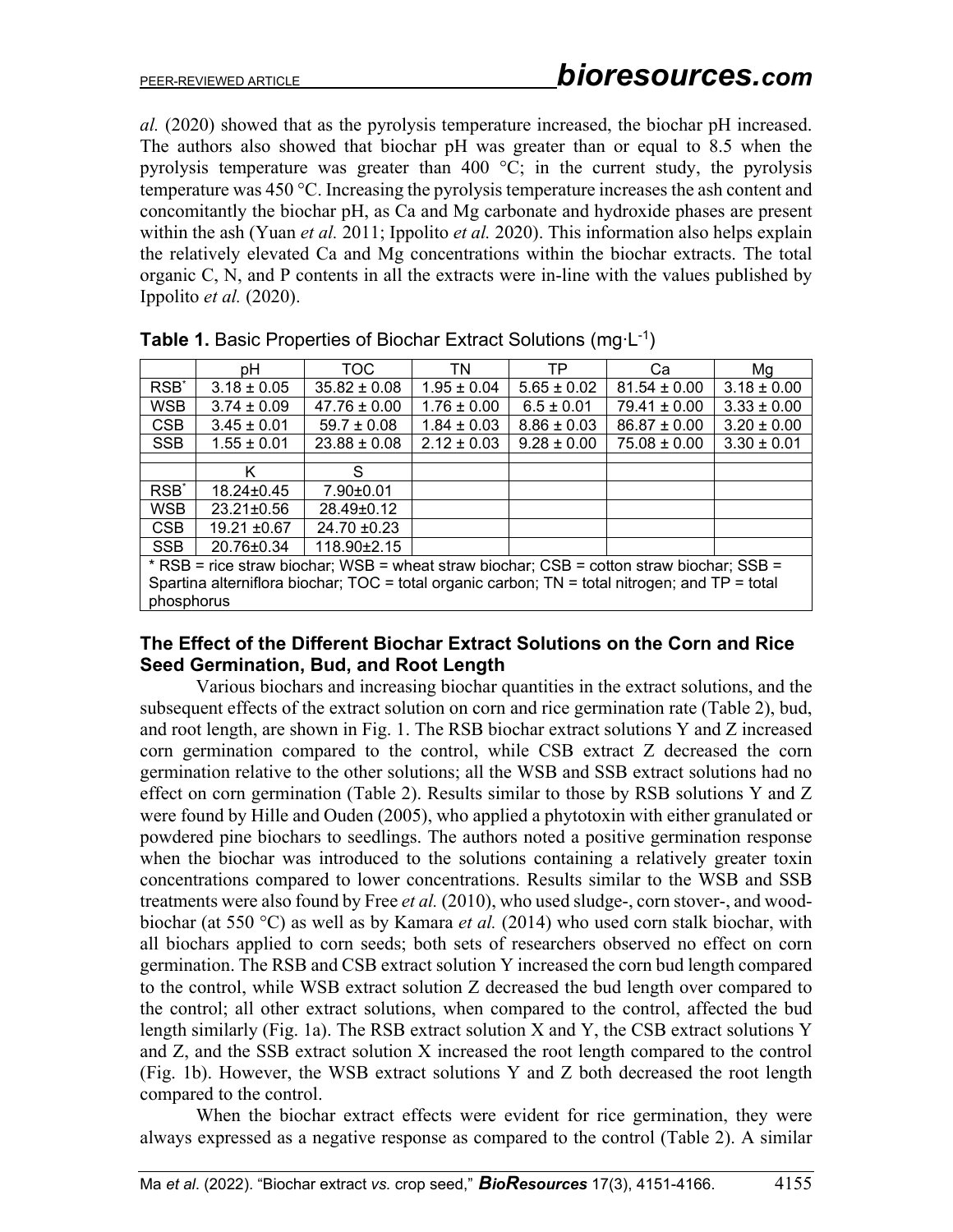response was observed for the rice bud and root length (as shown in Fig. 1c and Fig. 1d). Often, extract Y from all biochars, and always extract Z from all biochars, reduced the bud and root length when compared to the control. Obviously, rice seeds did not prefer solutions extracted with greater biochar quantities compared to corn seeds.



**Fig. 1.** The effect of the biochar extract solution [from rice straw (RSB), wheat straw (WSB), cotton straw (CSB), and *Spartina alterniflora* (SSB) biochars] on corn and rice growth [corn seed bud length (a), root length (b), and rice seed bud length (c), root length (d)] Note: different lower-case letters above error bars (standard deviation of the mean; n = 3; p-value less than 0.05, determined *via* a Tukey post-hoc test) indicate significant differences between the same biochar yet extracted with different biochar to solution ratios [Figure legends: 0 (W), 0.5 (X), 2.5 (Y), or 5 g (Z) of biochar to 75 mL of 0.1 M HCl]

Rice seeds are a fusion of the seed coat and embryo, while corn seeds contain a seed coat that protects the embryo. The lack of a true seed coat in rice likely did not protect the seed from the adverse effects of the compounds present within the biochar extracts. A similar response was reported by Oh *et al.* (2012), who suggested that pyrolysis may or may not remove substances toxic to seed germination. Thus, the results from the current study suggested that biochar and its extracts, and the potential detrimental effects, should be considered prior to its addition to certain seeds within cropping systems.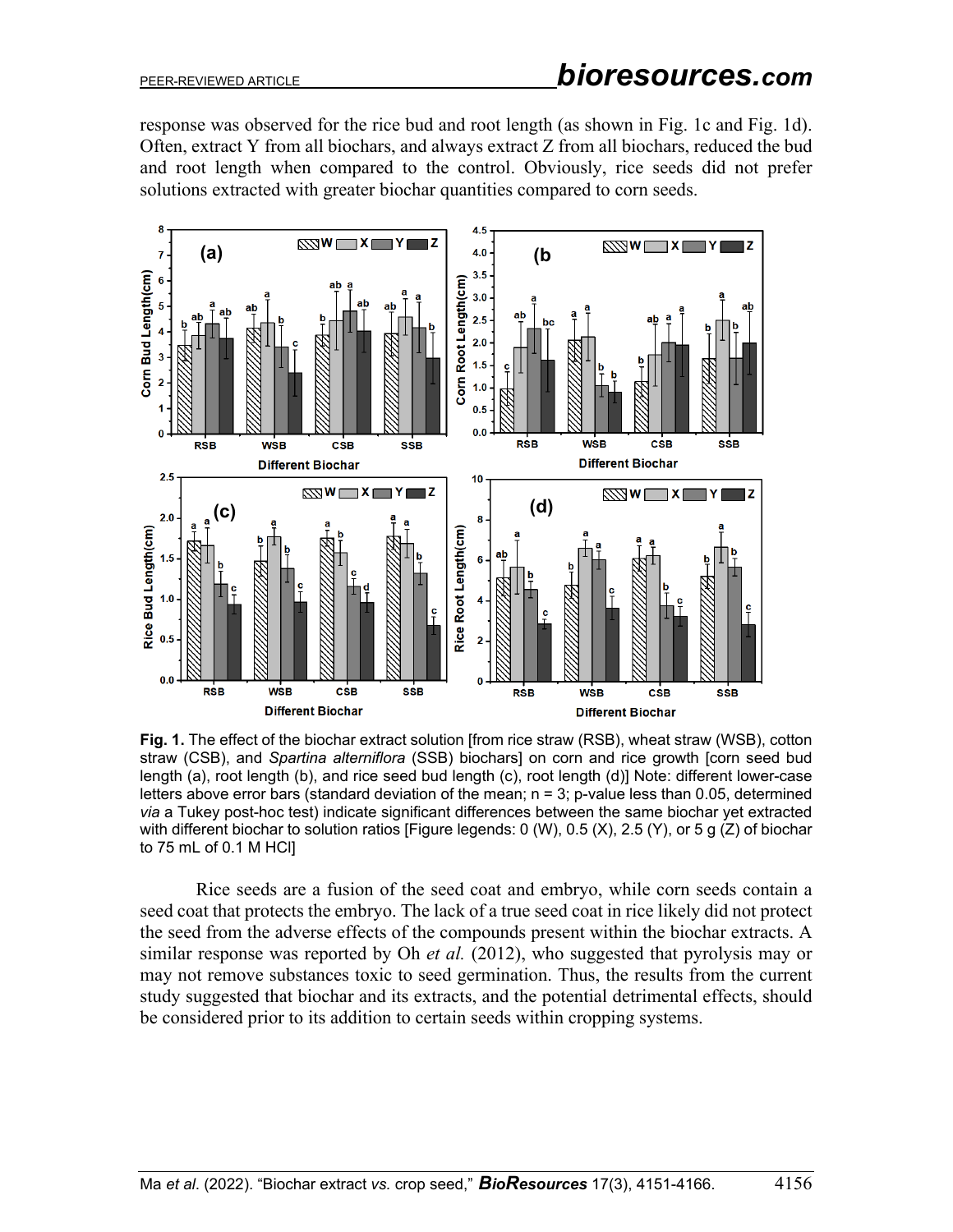|            | <b>Table 2.</b> Effect of Biochar Extract Solution on Corn and Rice Seed Germination |  |  |  |  |  |
|------------|--------------------------------------------------------------------------------------|--|--|--|--|--|
| Percentage |                                                                                      |  |  |  |  |  |

|      |                 | <b>Biochar Extract Solution Treatments</b> |                   |                   |                   |  |  |
|------|-----------------|--------------------------------------------|-------------------|-------------------|-------------------|--|--|
| Seed | <b>Biochars</b> | W                                          | X                 | Y                 | Z                 |  |  |
|      |                 | Seed Germination (%)                       |                   |                   |                   |  |  |
|      | <b>RSB</b>      | $91.33 + 2.40a$                            | $82.67 \pm 0.67$  | $90.67 + 2.67a$   | $89.33 + 4.06a$   |  |  |
| Rice | <b>WSB</b>      | $91.33 \pm 5.21a$                          | 89.00±7.35a       | $90.67 \pm 2.40a$ | 96.00±4.00a       |  |  |
|      | CSB             | $96.67 \pm 3.33a$                          | 84.67+2.91b       | 87.67±3.53b       | 94.00+3.46ab      |  |  |
|      | <b>SSB</b>      | $92.00 \pm 1.15$ a                         | 96.00±1.76a       | 94.00±1.76b       | 88.00±2.00a       |  |  |
| Corn | <b>RSB</b>      | 78.00±4.00b                                | 88.00±4.16ab      | $83.33 \pm 2.67a$ | 88.67±1.33a       |  |  |
|      | WSB             | $90.67 + 1.33a$                            | 92.67±2.00a       | $88+4.16a$        | $85.33 \pm 3.71a$ |  |  |
|      | CSB             | $91.33 \pm 1.76a$                          | 92.67±2.40a       | $90.67 \pm 3.33a$ | 68.67±7.42b       |  |  |
|      | <b>SSB</b>      | 85.33±3.71a                                | $89.33 \pm 1.76a$ | $81.33 \pm 3.53a$ | 76.67±7.69a       |  |  |

Different lower-case letters above error bars (standard deviation of the mean; n=3; p<0.05, determined via a Tukey post-hoc test) indicate significant differences between the same biochar yet extracted with different biochar to solution ratios.

#### **Organic Moieties Present in the Biochar Extract Solutions**

The biochar extract solutions contained a variety of water-soluble organic phases, including triethyl phosphate  $(C_6H_15PO_4)$ , 2,4-bis (1,1-dimethylethyl)-phenol  $(C_{15}H_{24}O)$ , and alkanes ( $C_nH_{2n+2}$  species), as determined by GC-MS (as shown in Table 3). Other studies have shown that the hydrophilic-fraction of biochar extract solutions primarily contains simple organic acids, carbohydrates, phenols, amino acids, and amino sugars, while the hydrophobic-fraction consists of hydrocarbons, fatty acids, nucleic acids, and quinones (Sun *et al.* 2021). These compounds may play positive or negative roles in terms of seed germination and plant growth. In the current study, the biochars contained various organic moieties, with those higher molecular weight compounds potentially promoting plant growth, as shown by (Henner *et al.* 1999). Li *et al.* (2015) found that corn stover biochar water extracts contained polycyclic aromatic hydrocarbon (PAH)-like compounds, *e.g.*, 2-ring (naphthalene) and 4-ring (chrysene) PAHs; these compounds improved tomato germination rates at relatively low doses but inhibited germination at higher doses.

| <b>Number</b>                                                                            | Organic Compound                |                                 |                 |                                 |  |  |
|------------------------------------------------------------------------------------------|---------------------------------|---------------------------------|-----------------|---------------------------------|--|--|
|                                                                                          | RSB <sup>*</sup>                | <b>WSB</b>                      | <b>CSB</b>      | <b>SSB</b>                      |  |  |
|                                                                                          | $C_6H_{15}O_4P$                 | $C_6H_{15}O_4P$                 | $C_6H_{15}O_4P$ | $C_6H_{15}O_4P$                 |  |  |
| $\mathcal{P}$                                                                            | $C_{15}H_{24}O$                 | $C_{15}H_{24}O$                 | $C_{15}H_{24}O$ | $C_{15}H_{24}O$                 |  |  |
| 3                                                                                        | C <sub>14</sub> H <sub>30</sub> | $C_{24}H_{50}$                  | $C_{20}H_{42}$  | $C_{17}H_{36}$                  |  |  |
| 4                                                                                        | $C_{15}H_{32}$                  | $C_4H_{12}Si$                   | $C_{16}H_{34}$  | $C_{16}H_{34}$                  |  |  |
| 5                                                                                        | $C_{12}H_{26}$                  | C <sub>14</sub> H <sub>30</sub> | $C_{15}H_{32}$  | $C_{15}H_{32}$                  |  |  |
| 6                                                                                        | $C_{22}H_{25}NO6$               | $C_{22}H_{25}NO6$               | $C_{17}H_{36}$  | C <sub>14</sub> H <sub>30</sub> |  |  |
|                                                                                          | $C_{16}H_{34}$                  | $C_{28}H_{58}$                  | $C_{24}H_{50}$  | $C_{12}H_{26}$                  |  |  |
| * RSB = rice straw biochar, WSB = wheat straw biochar, CSB = cotton straw biochar, SSB = |                                 |                                 |                 |                                 |  |  |
| Spartina alterniflora biochar                                                            |                                 |                                 |                 |                                 |  |  |

| <b>Table 3.</b> List of Organic Compounds in Biochar Extract Solutions as Determined |  |  |
|--------------------------------------------------------------------------------------|--|--|
| <i>via</i> Gas Chromatography-Mass Spectrometer (GC-MS)                              |  |  |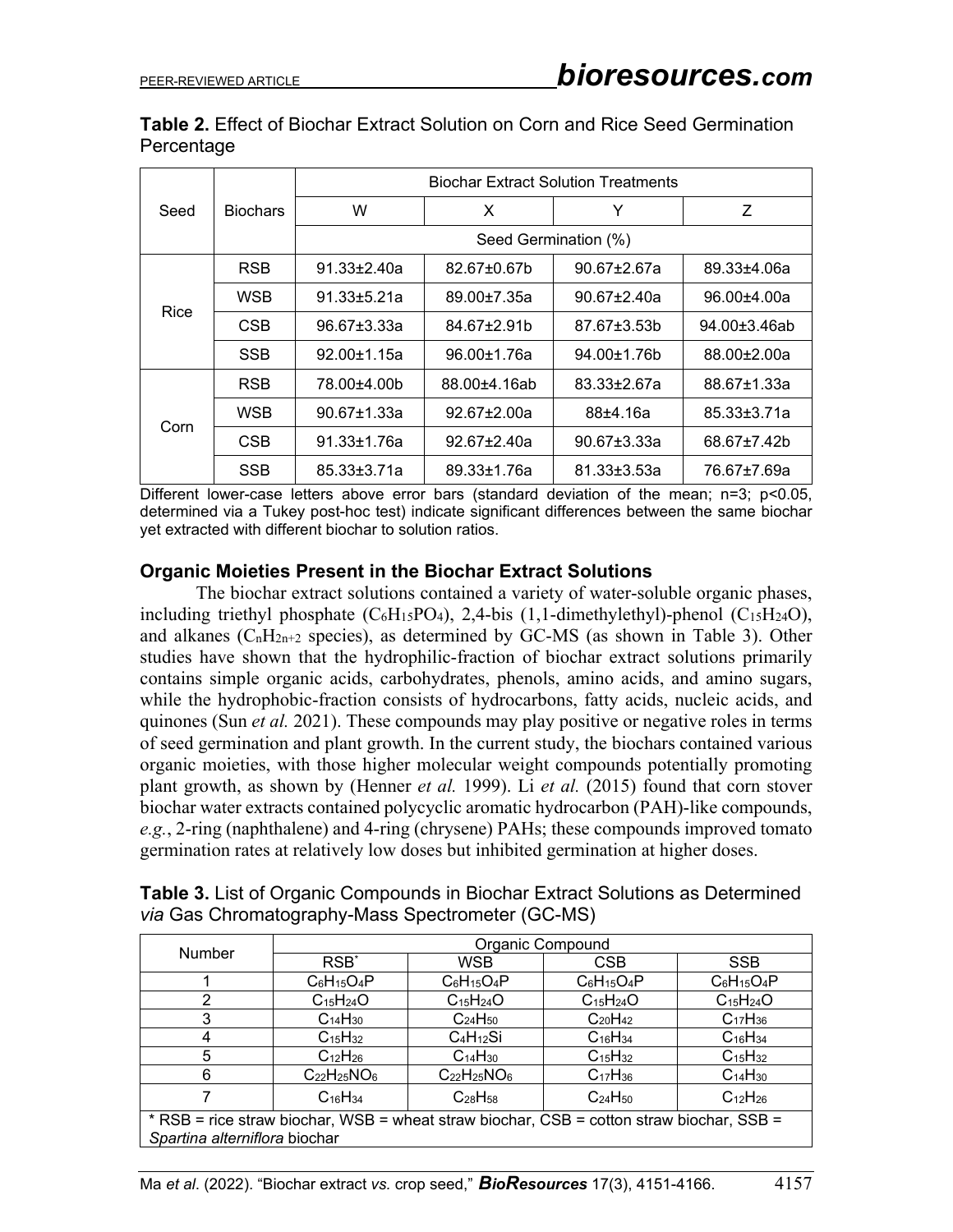#### **Three-Dimensional Excitation-Emission Matrix Spectrophotometry Analysis**

The biochar extract solution soluble organic compound spectral characteristics, as detected using the three-dimensional excitation-emission matrix (3DEEM), are presented in Fig. 2. The fluorescence intensity suggests that these biochar extract solutions primarily contained humic- and fulvic-like acids, and a tryptophan-like compound in the region of  $\lambda_{\text{Em}}/\lambda_{\text{Ex}}$  = (220 to 370 nm) /(330 to 470 nm) (as shown in Table 4). However, these organic moieties were present to lesser or greater extents (based on the fluorescence intensity) depending on the biochar type. The organic moiety disparities present are most likely due to the feedstock choice, as shown by Rajapaksha *et al.* (2019), who used the same excitation technique.

The 3DEEM not only shows the change of the fluorescence intensity, but it also shows the change in the peak position varying across all four biochars (Table 4). The change in the peak position, with respect to changing the biochar type, suggests alterations in the organic moieties present. However, the biochar soluble organic compounds were primarily derived from humic acid-like compounds. Although this technique cannot distinguish the specific compound present, humic acid-like substances are aromatic, and these aromatic compounds could have played a role in the corn and rice seed germination, bud, and root length observations.



**Fig. 2.** Three-dimensional fluorescence spectrum of the water-soluble organic matter in the biochar extract solution (A: RSB, rice straw biochar; B: WSB, wheat straw biochar; C: CSB, cotton straw biochar; D: SSB, *Spartina alterniflora* biochar)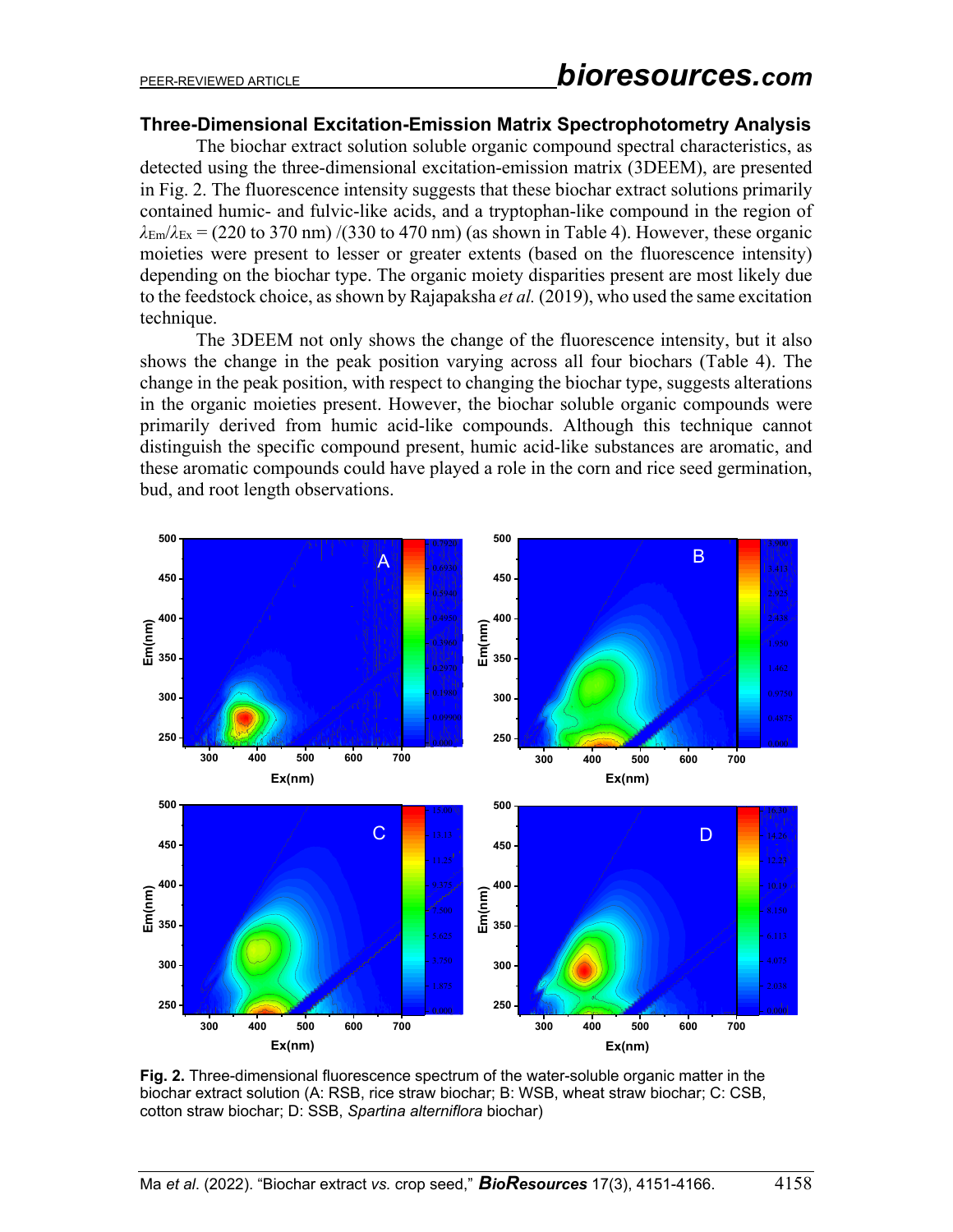| Table 4. Characteristics of Organic Matter Components in Different Biochars |
|-----------------------------------------------------------------------------|
| <b>Extract Solutions</b>                                                    |

| <b>Biochar Species</b>                                                                 | Component        | $\lambda_{\text{Em}}$ / $\lambda_{\text{Ex}}$ | Signal Strength |  |  |  |
|----------------------------------------------------------------------------------------|------------------|-----------------------------------------------|-----------------|--|--|--|
|                                                                                        | UVA humic-like   | 419/254                                       | 0.199           |  |  |  |
| <b>RSB</b>                                                                             | UVC humic-like   | 424/305                                       | 0.077           |  |  |  |
|                                                                                        | Tryptophan-like  | 340/275                                       | 0.381           |  |  |  |
|                                                                                        | Fulvic acid-like | 368/245                                       | 0.442           |  |  |  |
|                                                                                        | UVA humic-like   | 428/248                                       | 3.049           |  |  |  |
| <b>WSB</b>                                                                             | UVC humic-like   | 484/320                                       | 1.147           |  |  |  |
|                                                                                        | Fulvic acid-like | 378/240                                       | 2.966           |  |  |  |
|                                                                                        | UVA humic-like   | 424/245                                       | 12.787          |  |  |  |
| CSB                                                                                    | UVC humic-like   | 437/326                                       | 8.679           |  |  |  |
|                                                                                        | tryptophan-like  | 340/275                                       | 2.252           |  |  |  |
|                                                                                        | Fulvic acid-like | 516/269                                       | 2.904           |  |  |  |
|                                                                                        | UVA humic-like   | 414/239                                       | 10.507          |  |  |  |
| <b>SSB</b>                                                                             | UVC humic-like   | 479/353                                       | 2.458           |  |  |  |
|                                                                                        | Tryptophan-like  | 340/275                                       | 6.726           |  |  |  |
|                                                                                        | Fulvic acid-like | 368/245                                       | 7.069           |  |  |  |
| RSB = rice straw biochar, WSB = wheat straw biochar, CSB = cotton straw biochar, SSB = |                  |                                               |                 |  |  |  |
| Spartina alterniflora biochar                                                          |                  |                                               |                 |  |  |  |

Others have shown that relatively high concentrations of biochar extracts inhibited seed vitality, primarily due to relatively high organic compound concentrations present (Xia *et al.* 2020). These authors contended that the antagonistic effect on seed vitality was likely due to the presence of bio-oil, *i.e.*, aromatic compounds, in the biochar, creating biological toxicity. Oppositely, Fregolente *et al.* (2021) found that the benzene derivatives and phenolic compounds, *i.e.*, both aromatic compounds, present in the biochars were responsible for stimulating the shoot and root elongation.

#### **Malondialdehyde (MDA) Content of the Seed Generation**

Malondialdehyde is one of the major products of lipid peroxidation, and its accumulation reflects the degree of damage from oxidative stress (Jia *et al.* 2019). Malondialdehyde is typically employed as a general indicator to evaluate the extent of lipid peroxidation resulting from oxidative stress, which can be related to antioxidant enzyme activity. The MDA content in the corn or rice buds, as a function of biochar extract type, is presented in Fig. 3. In general, the MDA content of the corn and rice buds usually increased as the biochar extract ratio increased. In the RSB and CSB X, Y, and Z extract solutions, the MDA content in corn bud was increased by 24.6% to 62.9% compared to the control (Fig. 3a). However, the corn bud MDA content decreased with WSB Z solution and with the increasing SSB solutions, compared to the control. In the rice buds, the MDA content increased by 2.8% to 59.9% in all biochar extract solutions Y and Z, compared to the control (Fig. 3b). This result suggests that greater oxidative stress was present with greater biochar extract solution treatments.

In general, in both corn and rice, the MDA content remained relatively low in the presence of low biochar extract solution concentrations. As suggested by others, this may indicate that the reactive oxygen species, *i.e.*, indicators of oxidative stress, were effectively eliminated by antioxidant enzymes (Li *et al.* 2013) or helped induce systemic resistance to oxidative stress (Graber *et al.* 2010). In addition, in general, in both the corn and rice, the MDA content was relatively elevated in the presence of high biochar extract solution concentrations. This may have been due to the increased presence of aromatic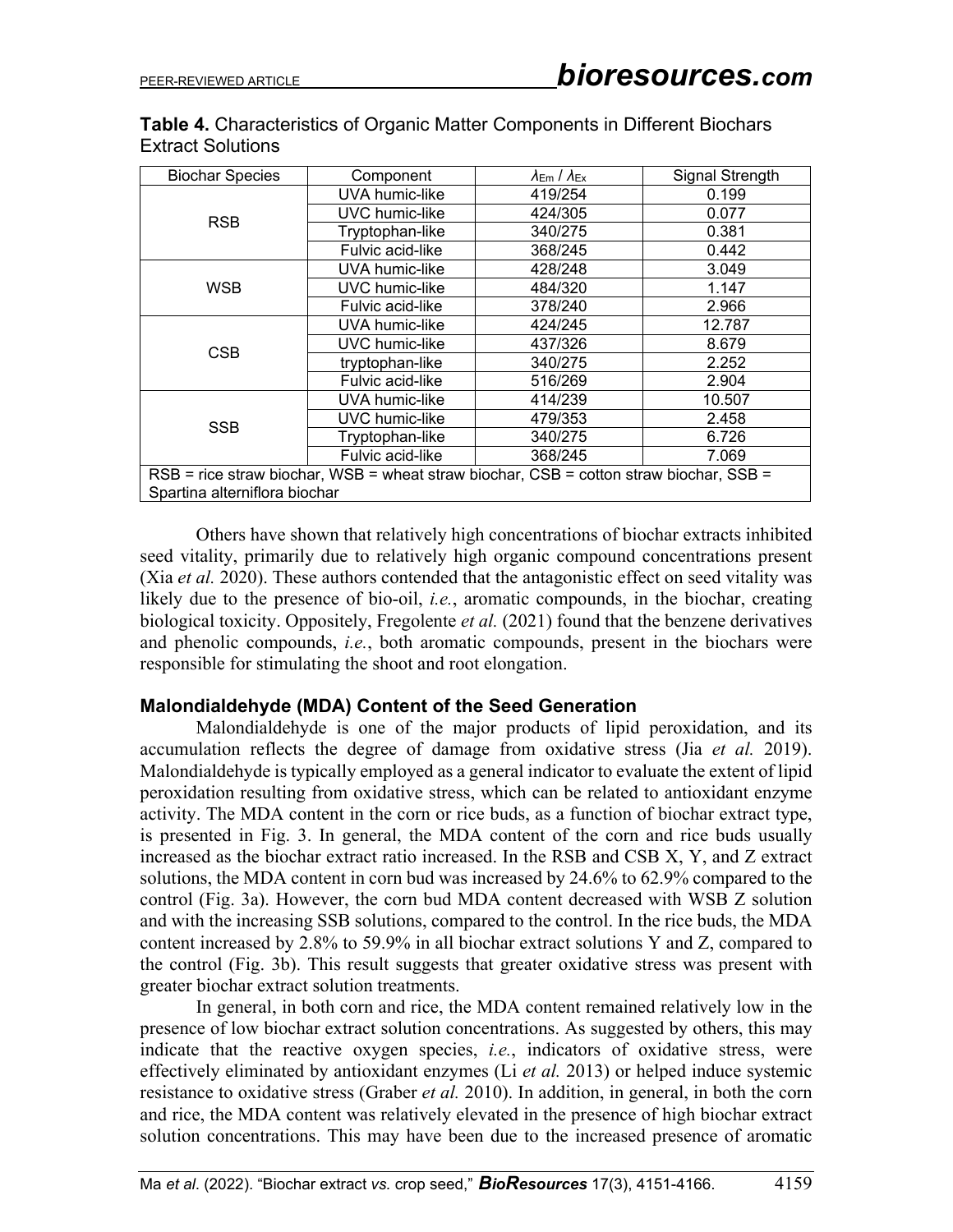organic moieties that lead to oxidative stress. Similarly, Li *et al.* (2015) found that MDA content and antioxidant enzymatic activity in tomato seedling leaves and roots increased as the biochar extract solution concentrations increased, potentially due to the presence of PAHs. It is interesting to note that the work from Li *et al.* (2015) suggested that the toxicity to seedlings may be alleviated as the plants mature.



**Fig. 3.** The effect of the biochar extract solution [from rice straw (RSB), wheat straw (WSB), cotton straw (CSB), and *Spartina alterniflora* (SSB) biochars] on the content of malondialdehyde (MDA) in buds of corn (a) and rice (b). Note: different lower-case letters above error bars (standard deviation of the mean; n = 3; *p*-value less than 0.05, determined *via* a Tukey post-hoc test) indicate significant differences between the same biochar yet extracted with different biochar to solution ratios [Figure legends: 0 (W), 0.5 (X), 2.5 (Y), or 5 g (Z) of biochar to 75 mL of 0.1 M HCl]

## **Biochar Functional Groups**

The presence of biochar surface functional groups in fresh or extracted biochars, as determined *via* Fourier-transform infrared spectroscopy (FTIR), are presented in Fig. 4a through 4d. In general, peak comparisons between the fresh and extracted biochars varied greatly, which likely indicated a stripping of the biochar-borne surface organic functional groups with subsequent accumulation of the biochar extracts. This observation further supports the findings presented above with respect to the presence of organic moieties in biochar extracts.

Table 5 outlines the FTIR peak assignments, which are presented in Fig 4a through 4d. Specifically, the rice, wheat, cotton, and *S. alterniflora* biochars and extracted biochars had peaks at 3430, 2858, 1586, and 1150 cm<sup>-1</sup>, yet the peak intensities were different and additional peaks were present in the fresh biochars. Fresh biochars contained more functional groups, especially from  $673$  to  $1673$  cm<sup>-1</sup>, which were lost in the extracted biochars. Various peaks, *e.g.*, 1558 and 1409 cm<sup>-1</sup> in RSB cm<sup>-1</sup>, 1409, 871, and 755 cm<sup>-1</sup> in WSB, 1411, 1012, 869, and 750 cm<sup>-1</sup> in CSB, and 1074, 863, 809, and 754 cm<sup>-1</sup> in SSB, were present in fresh biochars but lost in extracted biochars. The peak located at 1037 to 1078 cm-1 was typically greater in the extracted biochars, likely due to the C-O-C or alcohol -OH group enhancement on the biochar surface. The peak at 3430 cm<sup>-1</sup> was the result of the -OH stretching vibration of phenolic hydroxyl or aliphatic groups, with this peak becoming more pronounced in extracted biochars; a similar phenomenon was found with the peak at 1579 to 1612 cm<sup>-1</sup>, which is likely due to increased aromatic C=C stretching on the extracted biochar (Parshetti *et al.* 2012). Choudhary *et al.* (2017) found similar shifts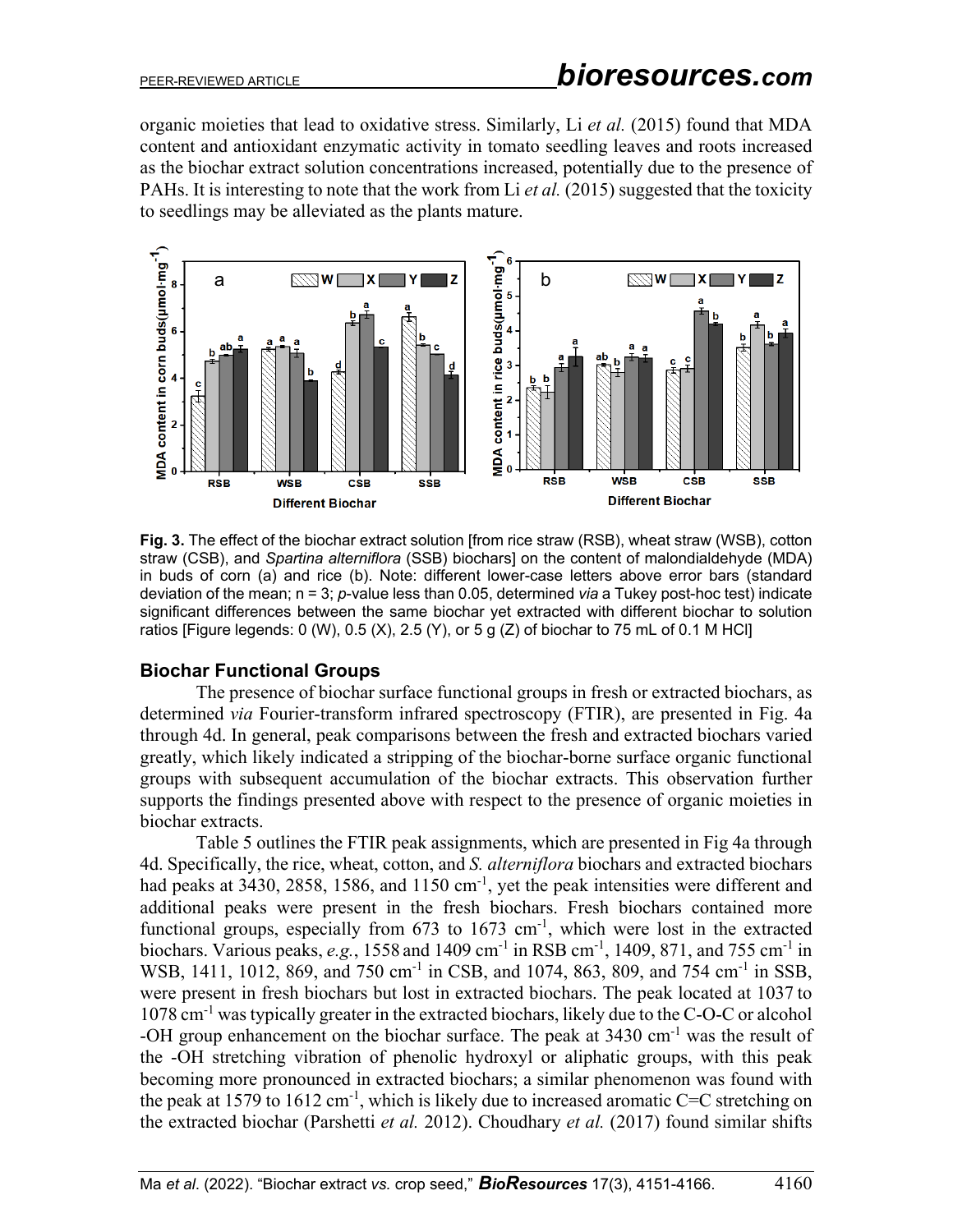between the fresh and washed *Eucalyptus* bark biochar; a rightward shift (10 cm<sup>-1</sup>) and enhancement of the  $1621 \text{ cm}^{-1}$  peak, the disappearance of peaks  $1412$  and  $1370 \text{ cm}^{-1}$ , and suppression of the 874 cm<sup>-1</sup> peak. The authors also noted a new peak located at 1384 cm<sup>-1</sup>, which corresponded to carboxylate C=O stretching in the fresh biochar, potentially indicating a carboxylic acid compound in the extracted biochar.

| Bands $(cm-1)$<br>Assignments           |                                               | References         |
|-----------------------------------------|-----------------------------------------------|--------------------|
| -OH stretching<br>3400 to 3320          |                                               | Chen et al. (2015) |
| Aliphatic CH stretching<br>3000 to 2800 |                                               | Cui et al. (2017b) |
| 1630 to 1700                            | Aromatic carbonyl/carboxyl C=O/C=C stretching | Cimò et al. (2014) |
| 1430 to 1420                            | Aromatic C=C stretching                       | Cui et al. (2019)  |
| 1000 to 1157                            | $C$ -O-C                                      | Fan et al. (2018)  |
| 840 to 880                              | Glucoside CH <sub>2</sub> deformation         | Mia et al. (2017)  |
| 750 to 820                              | Aromatic rings                                | Li et al. (2017)   |

**Table 5.** Band Assignments in the Fourier-transform Infrared (FTIR) Spectra of the Fresh and Extracted Biochars



**Fig. 4.** The changes in the fresh and extracted (E+) biochar functional groups (Note: RSB = rice straw biochar (a), WSB = wheat straw biochar (b),  $CSB =$  cotton straw biochar (c),  $SSB =$ Spartina alterniflora biochar (d))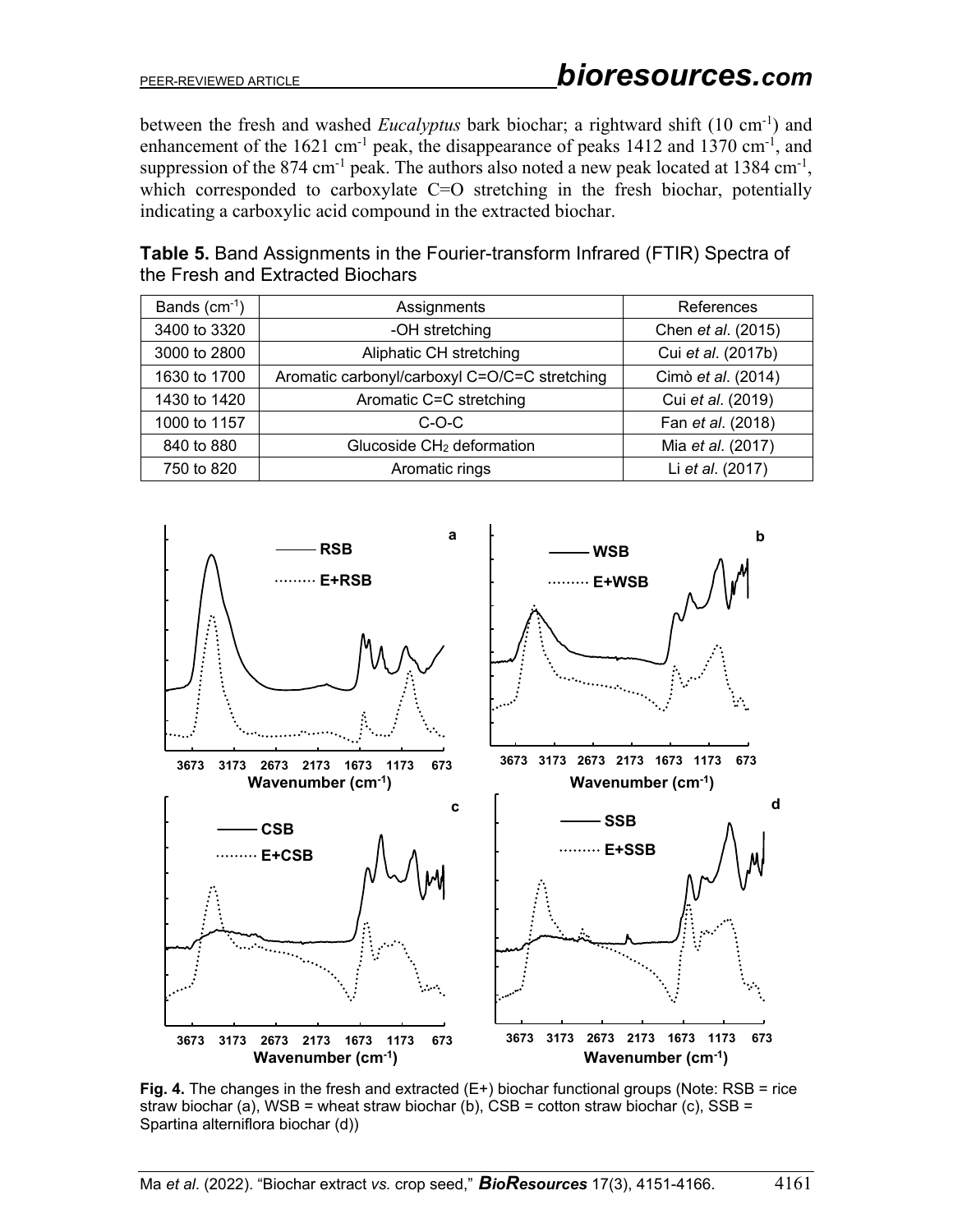## **CONCLUSIONS**

- 1. Increasing the amounts of biochar in the extracts tended to improve the corn seed bud and root length; however, the opposite was observed in rice seeds. This was likely a function of the corn seeds containing a seed coat, and thus the seed embryo was protected from growth-inhibiting organic compounds in the biochar extracts.
- 2. A variety of the organic moieties present in the biochar extract solutions were quantified *via* FTIR and 3DEEM analysis, *e.g.*, triethyl phosphate, 2,4-bisphenol, alkanes, and other humic-like aromatic compounds, which likely influenced the corn and rice bud and root growth.
- 3. It was possible that the presence of PAHs may have enhanced or inhibited seed growth at either low or high concentrations, respectively, with MDA analysis supporting this contention.
- 4. Determining the presence of the biochar organic moieties may help with designing biochars for enhanced seed germination, growth, and crop productivity.

## **ACKNOWLEDGMENTS**

The chemical property analysis and the FTIR, SEM, GC-MS, and 3D-EEM analysis, were performed in the Analytical and Testing Center of Yancheng Institute of Technology. This work was supported by the National Natural Science Foundation of China under Grant No. 21677119 and Grant No. 41501339.

## **REFERENCES CITED**

- Ahmad, M., Lee, S. S., Yang, J. E., Ro, H.-M., Lee, Y. H., and Ok, Y. S. (2012). "Effects of soil dilution and amendments (mussel shell, cow bone, and biochar) on Pb availability and phytotoxicity in military shooting range soil," *Ecotoxicology and Environmental Safety* 79, 225-231. DOI: 10.1016/j.ecoenv.2012.01.003
- Chen, T., Zhang, Y., Yan, J., Ding, C., Yin, C., and Liu, H. (2015). "Heterogeneous photodegradation of mesotrione in nano α-Fe2O3/oxalate system under UV light irradiation," *RSC Advances* 5(17), 12638-12643. DOI: 10.1039/c4ra11871e
- Choudhary, B., Paul, D., Singh, A., and Gupta, T. (2017). "Removal of hexavalent chromium upon interaction with biochar under acidic conditions: Mechanistic insights and application," *Environmental Science and Pollution Research* 24, 16786- 16797. DOI: 10.1007/s11356-017-9322-9
- Cimò, G., Kucerik, J., Berns, A. E., Schaumann, G. E., Alonzo, G., and Conte, P. (2014). "Effect of heating time and temperature on the chemical characteristics of biochar from poultry manure," *Journal of Agricultural and Food Chemistry* 62(8), 1912- 1918. DOI: 10.1021/jf405549z
- Cui, L., Chen, T., Quan, G., Xiao, B., Ma, Y., Pan, M., Liu, Y., Liu, B., Yin, C., Yan, J., *et al.* (2017a). "Renewable material-derived biochars for the efficient removal of 2,4 dichlorophen from aqueous solution: Adsorption/desorption mechanisms," *BioResources* 12(3), 4912-4925. DOI: 10.15376/biores.12.3.4912-4925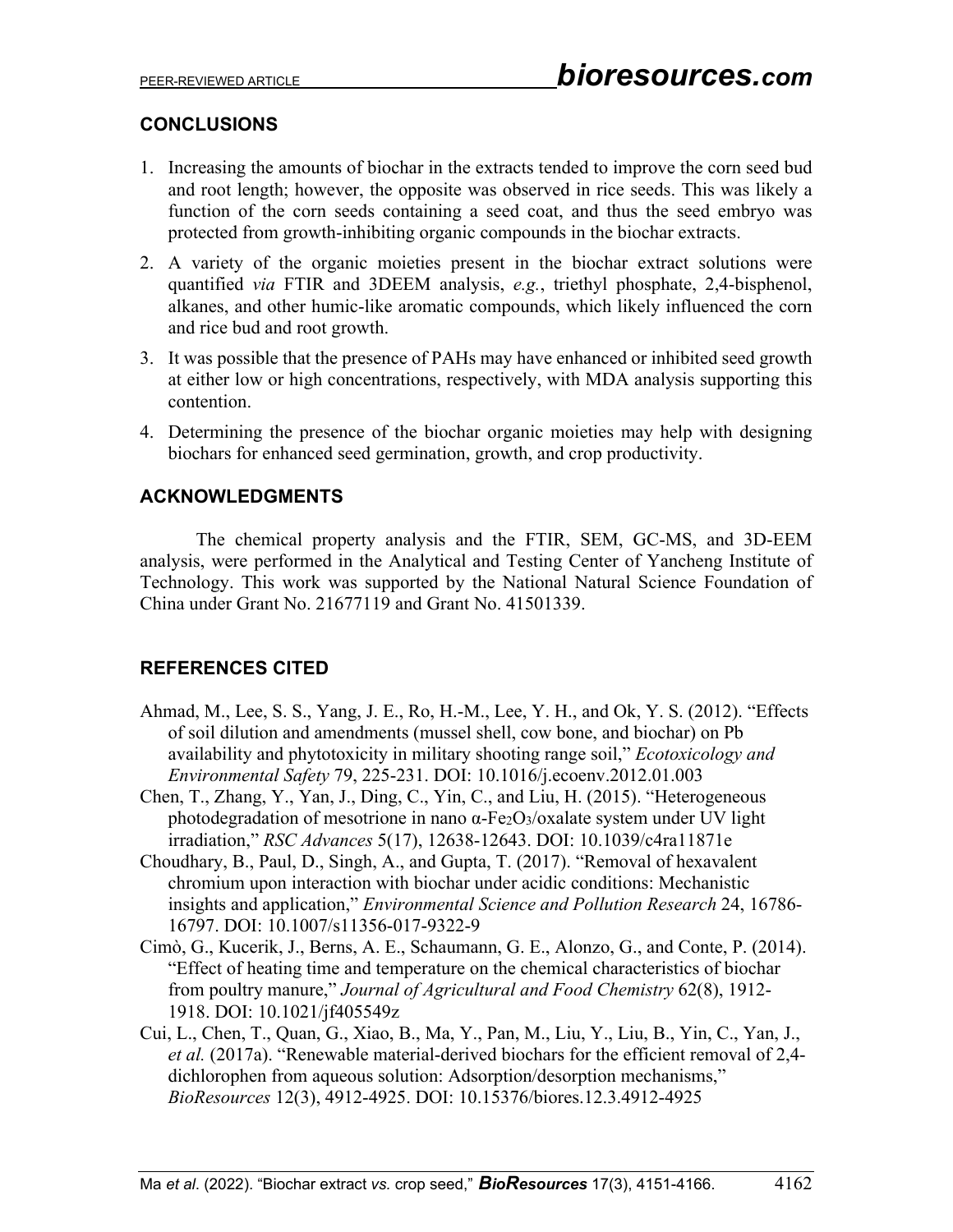- Cui, L., Chen, T., Ding, C., Li, Z., Yan, J., Liu, Y., Niu, X., Chen, A., and Yang, W. (2017b). "Spatial distribution of total halogenated organic compounds (TX), adsorbable organic halogens (AOX), and heavy metals in wetland soil irrigated with pulp and paper wastewater," *Chemical Speciation & Bioavailability* 29(1), 15-24. DOI: 10.1080/09542299.2016.1252692
- Cui, L., Yin, C., Chen, T., Quan, G., Ippolito, J., Liu, B., Yan, J., Ding, C., Hussain, Q., and Umer, M. (2019). "Remediation of organic halogen- contaminated wetland soils using biochar," *Science of the Total Environment* 696, 1-9. DOI: 10.1016/j.scitotenv.2019.134087
- Eyheraguibel, B., Silvestre, J., and Morard, P. (2008). "Effects of humic substances derived from organic waste enhancement on the growth and mineral nutrition of maize," *Bioresource Technology* 99(10), 4206-4212. DOI: 10.1016/j.biortech.2007.08.082
- Fan, Q., Sun, J., Chu, L., Cui, L., Quan, G., Yan, J., Hussain, Q., and Iqbal, M. (2018). "Effects of chemical oxidation on surface oxygen-containing functional groups and adsorption behavior of biochar," *Chemosphere* 207, 33-40. DOI: 10.1016/j.chemosphere.2018.05.044
- Free, H. F., McGill, C. R., Rowarth, J. S., and Hedley, M. (2010). "The effect of biochars on maize (*Zea mays*) germination," *New Zealand Journal of Agricultural Research* 53(1), 1-4. DOI: 10.1080/00288231003606039
- Fregolente, L. G., Santos, J. V. d., Vinci, G., Piccolo, A., Moreira, A. B., Ferreira, O. P., Bisinoti, M. C., and Spaccini, R. (2021). "Insights on molecular characteristics of hydrochars by <sup>13</sup>C-NMR and off-line TMAH-GC/MS and assessment of their potential use as plant growth promoters," *Molecules* 26(4), 1-16. DOI: 10.3390/molecules26041026
- Graber, E. R., Harel, Y. M., Kolton, M., Cytryn, E., Silber, A., David, D. R., Tsechansky, L., Borenshtein, M., and Elad, Y. (2010). "Biochar impact on development and productivity of pepper and tomato grown in fertigated soilless media," *Plant Soil* 337, 481-496. DOI: 10.1007/s11104-010-0544-6
- Graber, E., Tsechansky, L., Lew, B., and Cohen, E. (2014). "Reducing capacity of water extracts of biochars and their solubilization of soil Mn and Fe," *European Journal of Soil Science* 65(1), 162-172. DOI: 10.1111/ejss.12071
- Henner, P., Schiavon, M., Druelle, V., and Lichtfouse, E. (1999). "Phytotoxicity of ancient gaswork soils. Effect of polycyclic aromatic hydrocarbons (PAHs) on plant germination," *Organic Geochemistry* 30(8, Part 2), 963-969. DOI: 10.1016/S0146- 6380(99)00080-7
- Hill, R. A., Hunt, J., Sanders, E., Tran, M., Burk, G. A., Mlsna, T. E., and Fitzkee, N. C. (2019). "Effect of biochar on microbial growth: A metabolomics and bacteriological investigation in *E. coli*," *Environmental Science & Technology* 53(5), 2635-2646. DOI: 10.1021/acs.est.8b05024
- Hille, M., and Ouden, J. (2005). "Charcoal and activated carbon as adsorbate of phytotoxic compounds - A comparative study," *Oikos* 108(1), 202-207. DOI: 10.1111/j.0030-1299.2005.13482.x
- IBI (2012). *Standardized Product Definition and Product Testing Guidelines for Biochar that is Used in Soil*, International Biochar Initiative, Canandaigua, NY.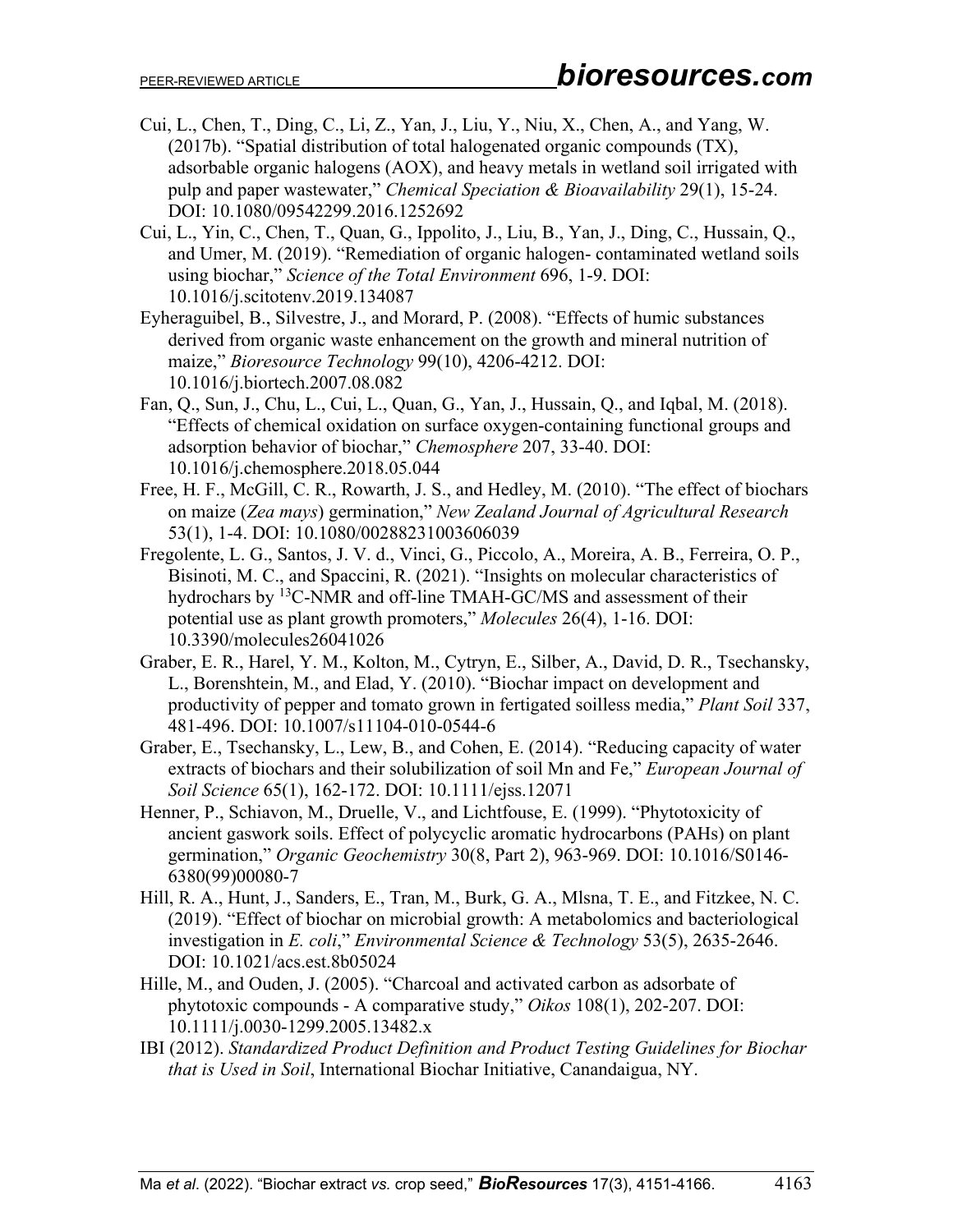- Ippolito, J. A., Cui, L., Kammann, C., Wrage-Mönnig, N., Estavillo, J. M., Fuertes-Mendizabal, T., Cayuela, M. L., Sigua, G., Novak, J., Spokas, K., *et al.* (2020). "Feedstock choice, pyrolysis temperature and type influence biochar characteristics: A comprehensive meta-data analysis review," *Biochar* 2, 421-438. DOI: 10.1007/s42773-020-00067-x
- Jia, W., Wang, C., Ma, C., Wang, J., Sun, H., and Xing, B. (2019). "Mineral elements uptake and physiological response of *Amaranthus mangostanus* (L.) as affected by biochar," *Ecotoxicology and Environmental Safety* 175, 58-65. DOI: 10.1016/j.ecoenv.2019.03.039
- Kamara, A., Kamara, A., Mansaray, M. M., and Sawyerr, P. A. (2014). "Effects of biochar derived from maize stover and rice straw on the germination of their seeds," *American Journal of Agriculture and Forestry* 2(6), 246-249. DOI: 10.11648/j.ajaf.20140206.12
- Kong, L., Zhang, X., Wang, X., Han, M., Shan, Q., Jin, C., and Tian, X. (2021). "Effect of temperature on PTEs deportment and ecological risks of the biochars obtained from sewage sludge," *Environmental Science and Pollution Research* 29, 14733- 14742. DOI: 10.1007/s11356-021-16859-y
- Lehmann, J. (2007). "A handful of carbon," *Nature* 447, 143-144. DOI: 10.1038/447143a
- Li, Q., Kang, S., Wang, N., Li, Y., Li, X., Dong, Z., and Chen, P. (2017). "Composition and sources of polycyclic aromatic hydrocarbons in cryoconites of the Tibetan Plateau glaciers," *Science of the Total Environment* 574, 991-999. DOI: 10.1016/j.scitotenv.2016.09.159
- Li, Y., Shen, F., Guo, H., Wang, Z., Yang, G., Wang, L., Zhang, Y., Zeng, Y., and Deng, S, (2015). "Phytotoxicity assessment on corn stover biochar, derived from fast pyrolysis, based on seed germination, early growth, and potential plant cell damage," *Environmental Science and Pollution Research* 22, 9534-9543. DOI: 10.1007/s11356-015-4115-5
- Li, Y., Zhang, S., Jiang, W., and Liu, D. (2013). "Cadmium accumulation, activities of antioxidant enzymes, and malondialdehyde (MDA) content in *Pistia stratiotes* L," *Environmental Science and Pollution Research* 20, 1117-1123. DOI: 10.1007/s11356-012-1054-2
- Lin, Y., Munroe, P., Joseph, S., and Henderson, R. (2012). "Migration of dissolved organic carbon in biochars and biochar-mineral complexes," *Pesquisa Agropecuária Brasileira* 47(5), 677-686. DOI: 10.1590/S0100-204X2012000500007
- Liu, B., Cai, Z., Zhang, Y., Liu, G., Luo, X., and Zheng, H. (2019). "Comparison of efficacies of peanut shell biochar and biochar-based compost on two leafy vegetable productivity in an infertile land," *Chemosphere* 224, 151-161. DOI: 10.1016/j.chemosphere.2019.02.100
- Lou, Y., Joseph, S., Li, L., Graber, E., Liu X., and Pan, G. (2016). "Water extract from straw biochar used for plant growth promotion: An initial test," *BioResources* 11(1), 249-266. DOI: 10.15376/biores.11.1.249-266
- Mia, S., Dijkstra, F., and Singh, B. (2017). "Aging induced changes in biochar's functionality and adsorption behavior for phosphate and ammonium," *Environmental Science & Technology* 51(15), 8359-8367. DOI: 10.1021/acs.est.7b00647
- Morales, M., and Munné-Bosch, S. (2019). "Malondialdehyde: Facts and artifacts," *Plant Physiology* 180(3), 1246-1250. DOI: 10.1104/pp.19.00405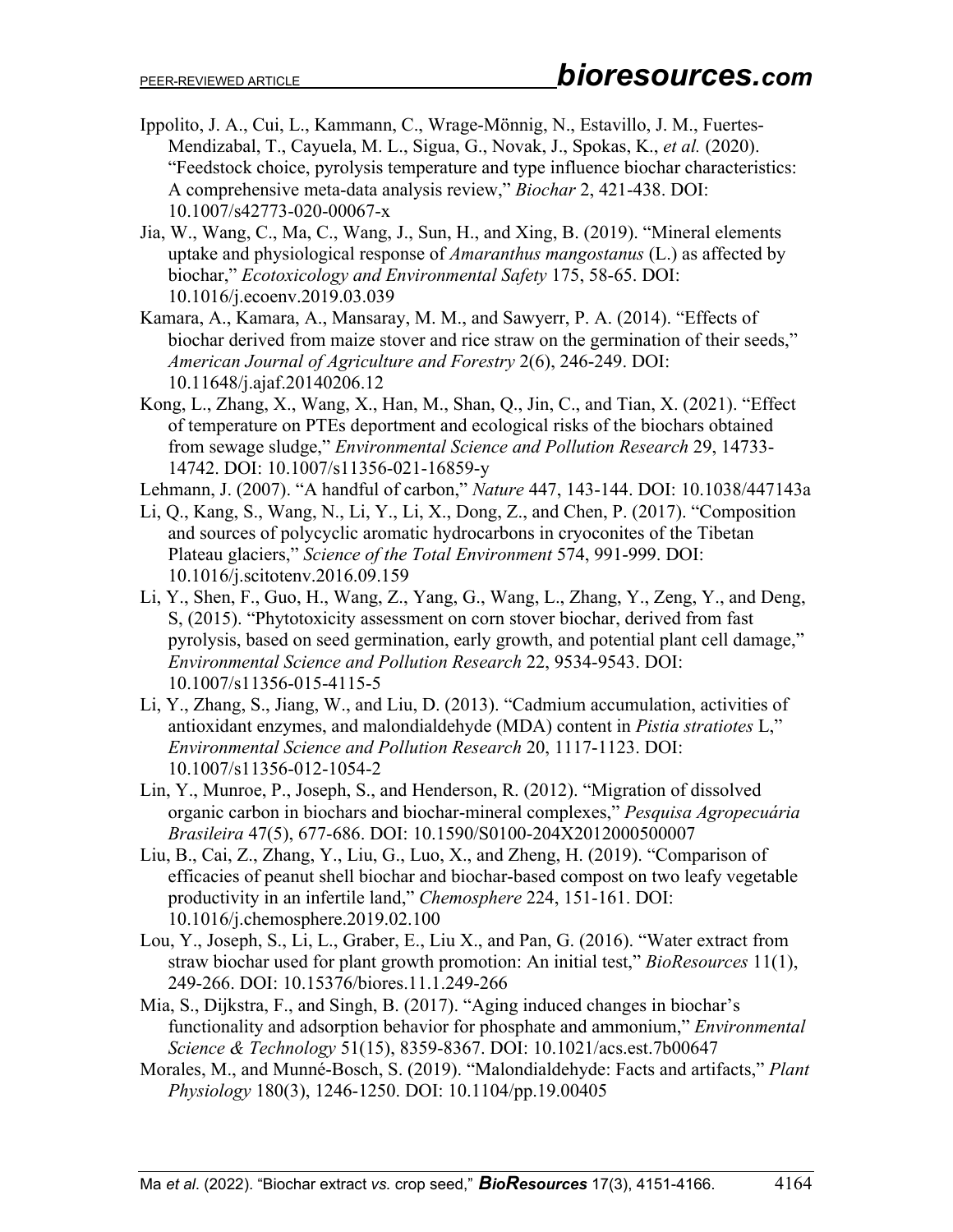- Ndour, N. Y. B., Baudoin, E., Guissé, A., Seck, M., Khouma, M., and Brauman, A. (2008). "Impact of irrigation water quality on soil nitrifying and total bacterial communities," *Biology and Fertility of Soils* 44, 797-803. DOI: 10.1007/s00374-008- 0285-3
- Ochiai, S., Iwabuchi, K., Itoh, T., Watanabe, T., Osaki, M., and Taniguro, K. (2021). "Effects of different feedstock type and carbonization temperature of biochar on oat growth and nitrogen uptake in coapplication with compost," *Journal of Soil Science and Plant Nutrition* 21, 276-285. DOI: 10.1007/s42729-020-00359-y
- Oh, T.-K., Shinogi, Y., Chikushi, J., Lee, Y.-H., and Choi, B. (2012). "Effect of aqueous extract of biochar on germination and seedling growth of lettuce (*Lactuca sativa* L.)," *Journal of the Faculty of Agriculture, Kyushu University* 57(1), 55-60. DOI: 10.5109/22048
- Parshetti, G. K., Hoekman, S. K., and Balasubramanian, R. (2012). "Chemical, structural and combustion characteristics of carbonaceous products obtained by hydrothermal carbonization of palm empty fruit bunches," *Bioresource Technology* 135, 683-689. DOI: 10.1016/j.biortech.2012.09.042
- Phoungthong, K., Zhang, H., Shao, L.-M., and He, P. (2018). "Leaching characteristics and phytotoxic effects of sewage sludge biochar," *Journal of Material Cycles and Waste Management* 20, 2089-2099. DOI: 10.1007/s10163-018-0763-0
- Quan, G., Fan, Q., Zimmerman, A. R., Sun, J., Cui, L., Wang, H., Gao, B., and Yan, J. (2020). "Effects of laboratory biotic aging on the characteristics of biochar and its water-soluble organic products," *Journal of Hazardous Materials* 382, 1-9. DOI: 10.1016/j.jhazmat.2019.121071
- Rajapaksha, A. U., Ok, Y. S., El-Naggar, A., Kim, H., Song, F., Kang, S., and Tsang, Y. F. (2019). "Dissolved organic matter characterization of biochars produced from different feedstock materials," *Journal of Environmental Management* 233, 393-399. DOI: 10.1016/j.jenvman.2018.12.069
- Shang, Y., Liu, S., Chen, Y., Liu, L., Tang, X., Qin, Z., and Liao, J. (2019). "Effects of antioxidant system and soluble protein in Dongying wild soybean seedling under cadmium stress," *Journal of Sichuan Agricultural University* 37(1), 15-21. DOI: 10.16036/j.issn.1000-2650.2019.01.003
- Sun, J., Drosos, M., Mazzei, P., Savy, D., Todisco, D., Vinci, G., Pan, G., and Piccolo, A. (2017). "The molecular properties of biochar carbon released in dilute acidic solution and its effects on maize seed germination," *Science of the Total Environment* 576, 858-867. DOI: 10.1016/j.scitotenv.2016.10.095
- Sun, Y., Xiong, X., He, M., Xu, Z., Hou, D., Zhang, W., Ok, Y. S., Rinklebe, J., Wang, L., Tsang, D. C. W. (2021). "Roles of biochar-derived dissolved organic matter in soil amendment and environmental remediation: A critical review," *Chemical Engineering Journal* 424, 1-14. DOI: 10.1016/j.cej.2021.130387
- Xia, H., Yu, D., Zhu, Q., Liu, X., Li, Q., Wang, S., and Ding, W. (2020). "Effect of different biochar extracts on seed germination and seedling fluorescence of *Brassica campestris*," *Journal of Agricultural Science and Technology* 22(3), 31-37. DOI: 10.13304/j.nykjdb.2019.0051
- Yang, F., Zhang, Q., Jian, H., Wang, C., Xing, B., Sun, H., and Hao, Y. (2020). "Effect of biochar-derived dissolved organic matter on adsorption of sulfamethoxazole and chloramphenicol," *Journal of Hazardous Materials* 396, 1-11. DOI: 10.1016/j.jhazmat.2020.122598